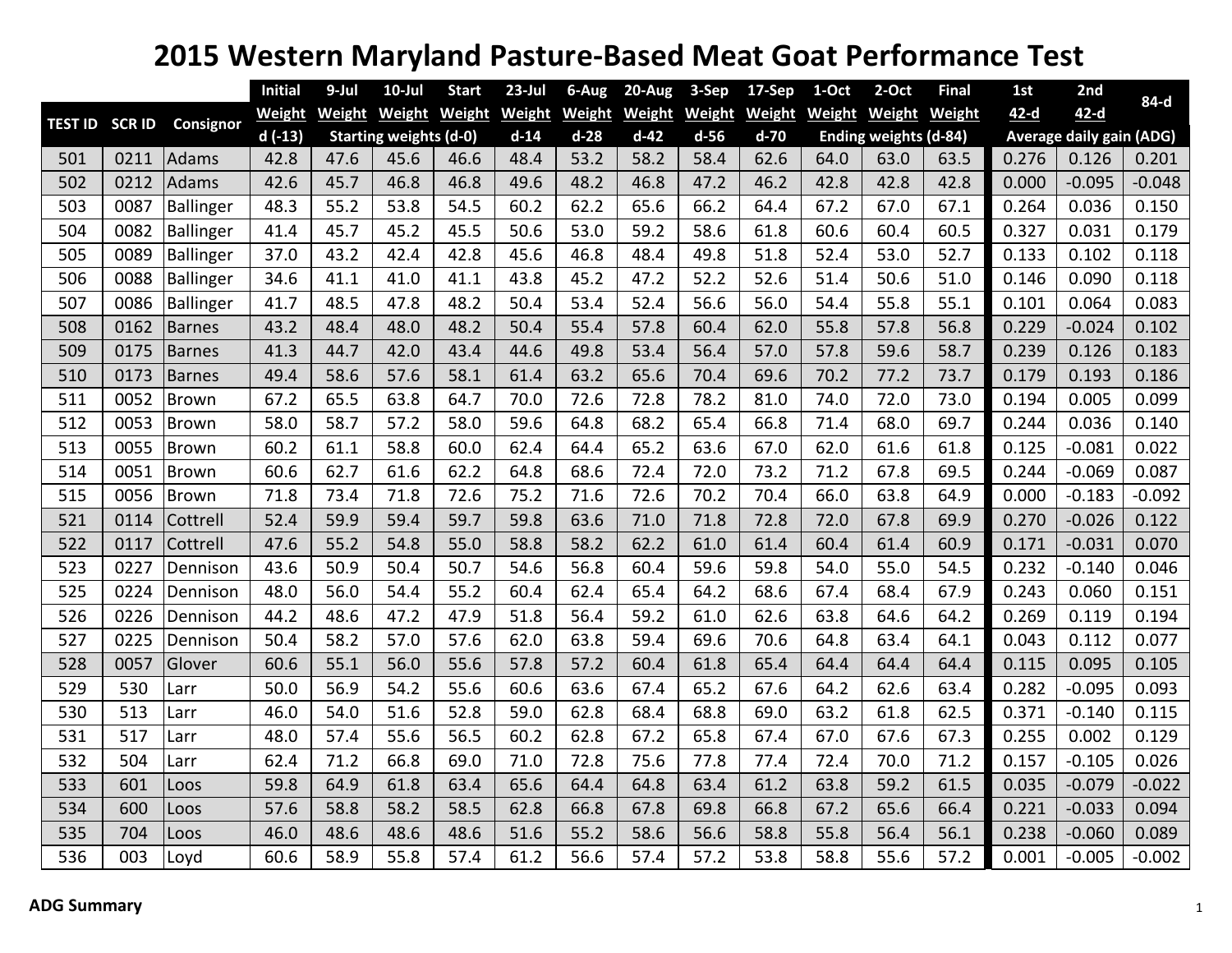## **Western Maryland Pasture‐Based Meat Goat Performance Test**

|     |      |                          | <b>Initial</b> | 9-Jul                         | $10$ -Jul     | <b>Start</b>  | $23$ -Jul                            | 6-Aug  | 20-Aug        | 3-Sep         | 17-Sep        | 1-Oct  | 2-Oct                        | <b>Final</b>  | 1st                             | 2nd      | 84-d     |  |
|-----|------|--------------------------|----------------|-------------------------------|---------------|---------------|--------------------------------------|--------|---------------|---------------|---------------|--------|------------------------------|---------------|---------------------------------|----------|----------|--|
|     |      | TEST ID SCR ID Consignor | <b>Weight</b>  | Weight                        | <b>Weight</b> | <b>Weight</b> | Weight                               | Weight | <b>Weight</b> | <b>Weight</b> | <b>Weight</b> | Weight | <b>Weight</b>                | <b>Weight</b> | $42-d$                          | $42-d$   |          |  |
|     |      |                          | $d(-13)$       | <b>Starting weights (d-0)</b> |               |               | $d-14$<br>$d-28$<br>$d-42$<br>$d-56$ |        |               |               | $d-70$        |        | <b>Ending weights (d-84)</b> |               | <b>Average daily gain (ADG)</b> |          |          |  |
| 537 | 001  | Loyd                     | 67.4           | 62.6                          | 62.8          | 62.7          | 66.2                                 | 67.4   | 73.6          | 71.4          | 66.8          | 68.0   | 69.0                         | 68.5          | 0.260                           | $-0.121$ | 0.069    |  |
| 538 | 002  | Loyd                     | 58.8           | 56.6                          | 55.6          | 56.1          | 59.2                                 | 62.8   | 67.4          | 68.6          | 67.4          | 67.0   | 67.6                         | 67.3          | 0.269                           | $-0.002$ | 0.133    |  |
| 539 | 0237 | Majancsik                | 41.4           | 49.2                          | 47.6          | 48.4          | 54.4                                 | 57.2   | 61.4          | 65.4          | 69.6          | 69.8   | 69.8                         | 69.8          | 0.310                           | 0.200    | 0.255    |  |
| 540 | 0253 | Majancsik                | 38.4           | 41.0                          | 40.4          | 40.7          | 43.6                                 | 47.2   | 51.8          | 52.8          | 53.0          | 55.0   | 54.6                         | 54.8          | 0.264                           | 0.071    | 0.168    |  |
| 541 | 0222 | Majancsik                | 38.8           | 43.3                          | 42.2          | 42.8          | 45.6                                 | 49.2   | 53.8          | 55.4          | 52.4          | 51.6   | 49.4                         | 50.5          | 0.263                           | $-0.079$ | 0.092    |  |
| 542 | 0211 | Majancsik                | 41.2           | 48.1                          | 47.4          | 47.8          | 51.4                                 | 56.6   | 59.2          | 63.0          | 58.6          | 61.8   | 62.4                         | 62.1          | 0.273                           | 0.069    | 0.171    |  |
| 543 | R126 | Maynard                  | 63.2           | 65.5                          | 64.2          | 64.9          | 64.2                                 | 68.2   | 73.8          | 74.8          | 80.0          | 83.0   | 80.6                         | 81.8          | 0.213                           | 0.190    | 0.202    |  |
| 544 | R020 | Maynard                  | 55.4           | 58.8                          | 59.4          | 59.1          | 59.4                                 | 62.4   | 62.0          | 62.6          | 64.0          | 56.2   | 55.6                         | 55.9          | 0.069                           | $-0.145$ | $-0.038$ |  |
| 546 | 3953 | Murphy                   | 58.0           | 64.4                          | 61.8          | 63.1          | 66.8                                 | 68.6   | 72.4          | 71.6          | 71.6          | 69.8   | 67.8                         | 68.8          | 0.221                           | $-0.086$ | 0.068    |  |
| 547 | 3944 | Murphy                   | 45.6           | 56.8                          | 53.8          | 55.3          | 59.6                                 | 63.4   | 69.4          | 68.2          | 66.6          | 70.2   | 68.4                         | 69.3          | 0.336                           | $-0.002$ | 0.167    |  |
| 548 | 3847 | Murphy                   | 65.4           | 78.7                          | 74.8          | 76.8          | 83.6                                 | 87.8   | 95.8          | 91.8          | 90.4          | 88.8   | 89.8                         | 89.3          | 0.454                           | $-0.155$ | 0.149    |  |
| 549 | 3737 | Murphy                   | 66.8           | 77.4                          | 74.8          | 76.1          | 80.2                                 | 83.6   | 84.8          | 82.8          | 80.2          | 74.8   | 75.0                         | 74.9          | 0.207                           | $-0.236$ | $-0.014$ |  |
| 550 | 3938 | Murphy                   | 61.6           | 72.6                          | 71.2          | 71.9          | 75.2                                 | 81.6   | 85.4          | 86.6          | 81.0          | 82.8   | 80.6                         | 81.7          | 0.321                           | $-0.088$ | 0.117    |  |
| 551 | 1520 | Nelson                   | 45.2           | 47.7                          | 46.4          | 47.1          | 52.4                                 | 58.6   | 65.8          | 67.8          | 67.6          | 67.0   | 67.6                         | 67.3          | 0.446                           | 0.036    | 0.241    |  |
| 552 | 1513 | Nelson                   | 49.8           | 50.2                          | 48.7          | 49.5          | 49.0                                 | 56.2   | 62.0          | 63.2          | 58.6          | 57.2   | 55.8                         | 56.5          | 0.299                           | $-0.131$ | 0.084    |  |
| 553 | 1515 | Nelson                   | 38.0           | 43.7                          | 42.6          | 43.2          | 41.6                                 | 45.0   | 49.2          | 49.2          | 49.0          | 49.0   | 48.2                         | 48.6          | 0.144                           | $-0.014$ | 0.065    |  |
| 554 | 1507 | Nelson                   | 48.6           | 50.9                          | 51.8          | 51.4          | 55.2                                 | 58.4   | 65.2          | 68.4          | 66.6          | 65.6   | 65.6                         | 65.6          | 0.330                           | 0.010    | 0.170    |  |
| 556 | 1503 | Peters                   | 38.2           | 42.3                          | 41.2          | 41.8          | 41.0                                 | 44.8   | 49.4          | 49.8          | 50.0          | 54.0   | 53.2                         | 53.6          | 0.182                           | 0.100    | 0.141    |  |
| 557 | 1505 | Peters                   | 32.6           | 37.8                          | 37.8          | 37.8          | 40.6                                 | 44.6   | 49.8          | 52.2          | 54.2          | 52.8   | 51.4                         | 52.1          | 0.286                           | 0.055    | 0.170    |  |
| 558 | 1507 | Peters                   | 38.6           | 41.5                          | 42.6          | 42.1          | 46.8                                 | 51.4   | 57.8          | 59.2          | 60.2          | 58.8   | 56.4                         | 57.6          | 0.375                           | $-0.005$ | 0.185    |  |
| 559 | 1517 | Peters                   | 41.2           | 46.9                          | 46.6          | 46.8          | 52.0                                 | 53.4   | 56.8          | 56.4          | 55.6          | 54.8   | 53.8                         | 54.3          | 0.239                           | $-0.060$ | 0.090    |  |
| 560 | 1509 | Peters                   | 42.0           | 50.9                          | 49.6          | 50.3          | 51.2                                 | 55.8   | 59.2          | 60.8          | 63.0          | 61.4   | 63.6                         | 62.5          | 0.213                           | 0.079    | 0.146    |  |
| 561 | 1501 | Pinneo                   | 57.4           | 61.6                          | 59.8          | 60.7          | 58.4                                 | 60.2   | 60.8          | 62.2          | 57.2          | 59.6   | 66.0                         | 62.8          | 0.002                           | 0.048    | 0.025    |  |
| 562 | 1503 | Pinneo                   | 43.2           | 51.3                          | 49.0          | 50.2          | 53.8                                 | 54.6   | 53.6          | 60.8          | 60.0          | 59.8   | 57.6                         | 58.7          | 0.082                           | 0.121    | 0.102    |  |
| 563 | 1515 | Pinneo                   | 47.2           | 53.5                          | 52.6          | 53.1          | 55.6                                 | 61.8   | 63.2          | 65.2          | 65.6          | 65.8   | 62.8                         | 64.3          | 0.242                           | 0.026    | 0.134    |  |
| 564 | 1567 | Pinneo                   | 44.4           | 48.1                          | 47.8          | 48.0          | 48.8                                 | 49.8   | 52.0          | 54.0          | 55.0          | 59.0   | 55.0                         | 57.0          | 0.096                           | 0.119    | 0.108    |  |
| 565 | 413  | Pursel                   | 55.6           | 56.2                          | 54.6          | 55.4          | 58.6                                 | 62.4   | 66.2          | 65.4          | 63.8          | 61.4   | 60.6                         | 61.0          | 0.257                           | $-0.124$ | 0.067    |  |
| 566 | 0001 | Purich                   | 48.0           | 53.9                          | 53.2          | 53.6          | 53.8                                 | 57.2   | 61.6          | 61.2          | 60.6          | 59.8   | 63.0                         | 61.4          | 0.192                           | $-0.005$ | 0.093    |  |
| 567 | 0005 | Purich                   | 43.0           | 48.7                          | 46.8          | 47.8          | 44.4                                 | 47.6   | 48.6          | 49.2          | 50.8          | 51.4   | 51.8                         | 51.6          | 0.020                           | 0.071    | 0.046    |  |
| 568 | 0002 | Purich                   | 52.4           | 58.2                          | 57.2          | 57.7          | 61.8                                 | 67.0   | 72.8          | 72.4          | 73.4          | 75.0   | 75.0                         | 75.0          | 0.360                           | 0.052    | 0.206    |  |